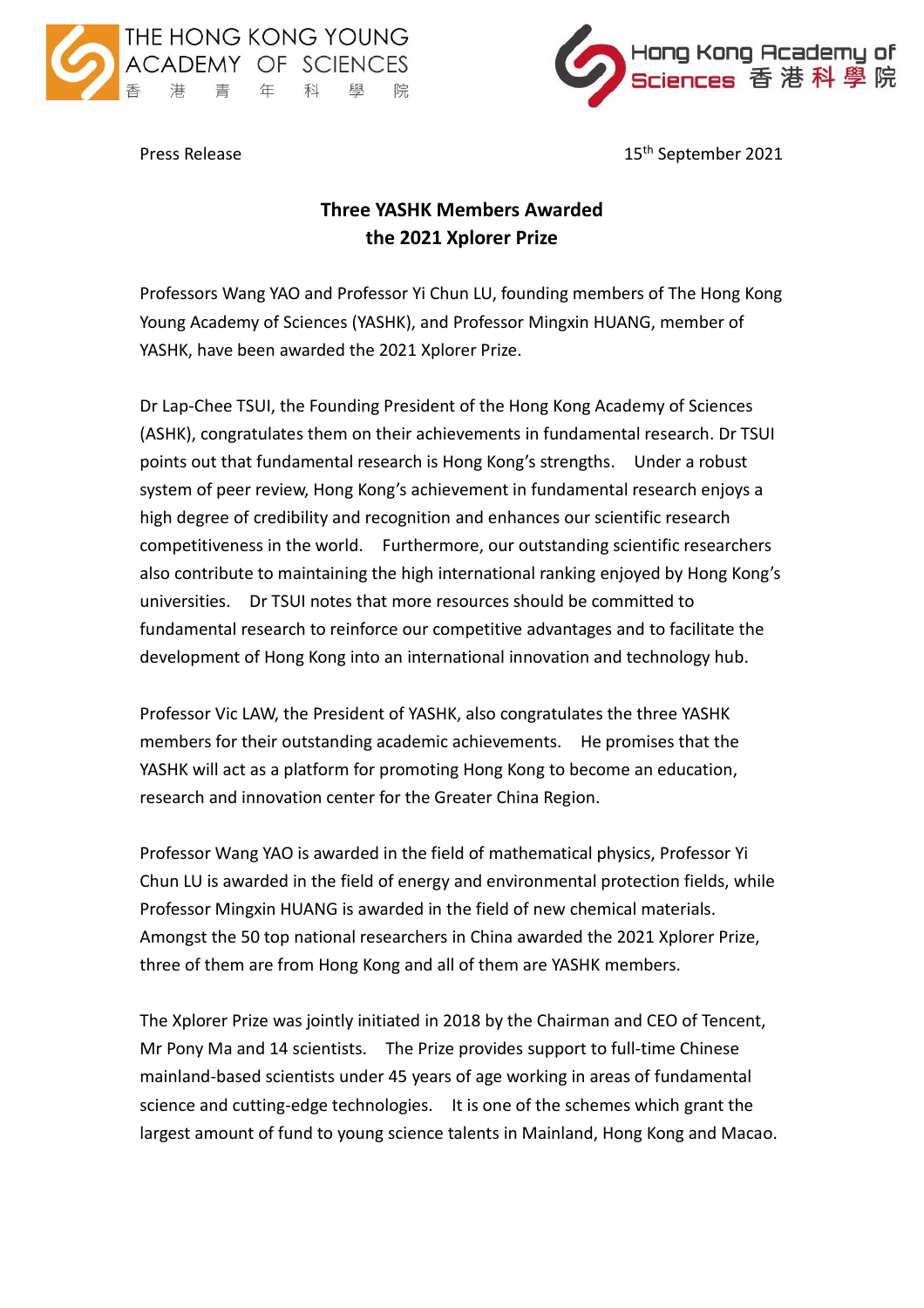



The Prize was first opened to Hong Kong and Macao applicants in 2020. In that year, three awardees were from Hong Kong and Macao. Among them, Professor He YAN and Professor Zuankai WANG are members of the YASHK.

YASHK members are outstanding scientists in Hong Kong. In addition to winning the the Xplorer Prize, many of them were also awarded in the RGC Senior Research Fellow Scheme and the RGC Research Fellow Scheme funded by the Research Grants Council (RGC). They include Professor Benjamin COWLING, Professor Raymond Wai-yeung WONG, Professor Wang YAO, Professor Zijian ZHENG, Professor Johnny Chung-yin HO, Professor Vic Kam-tuen LAW, Professor Kevin Kin-man TSIA, Professor Feng WANG, Professor He YAN, Professor Cong WANG and Dr Stephanie Kwai Yee MA.

## **About the Xplorer Prize**

The Xplorer Prize was jointly initiated in 2018 by the Chairman and CEO of Tencent, Mr Pony Ma and 14 scientists. The Prize provides support to full-time Chinese mainland-based scientists under 45 years of age working in areas of fundamental science and cutting-edge technologies. In addition to a trophy, each of the 50 winners a year will receive at the presentation ceremony a total of 3 million RMB over the next five years provided by the sponsor and initiators of the Prize through the Tencent Foundation. The Prize upholds the principle of "Facing the future, empowering the youth in leading technological innovation, and encouraging exploration".

## **About the RGC Senior Research Fellow Scheme and the RGC Research Fellow Scheme**

The RGC Senior Research Fellow Scheme and the RGC Research Fellow Scheme are organised by the Research Grants Council (RGC) of the University Grants Committee (UGC). They aim to provide extended support and relief from teaching and administrative duties to exceptionally outstanding researchers at the associate professor or full professor ranks working in UGC-funded universities in Hong Kong. The objective is to facilitate the awardees to dedicate fully to research and development and to assist universities in attracting and retaining research talent.